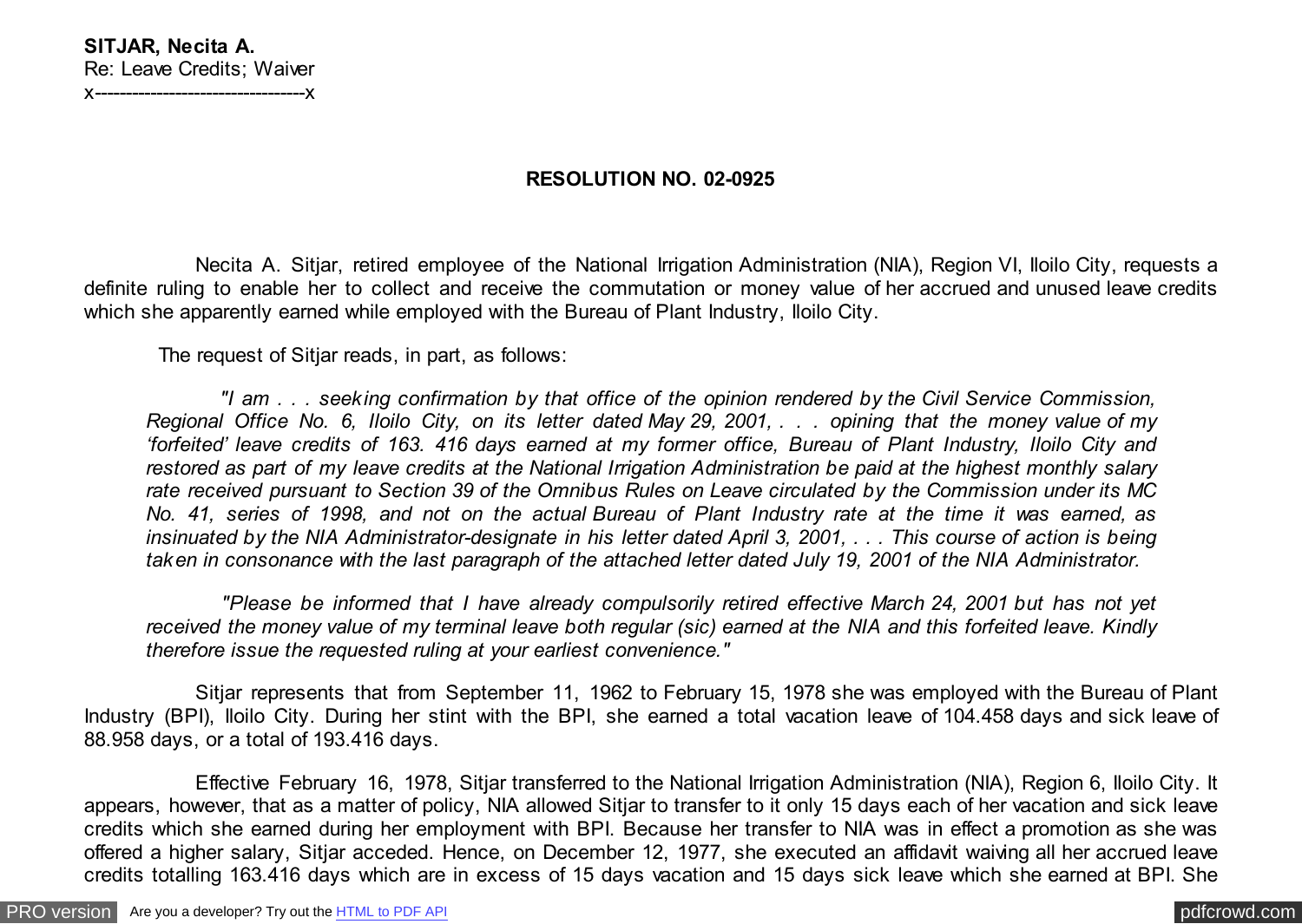also caused the BPI to issue a certification dated December 13, 1977 which reads, as follows:

 *"This is to certify that according to the records of this office and upon submission of duly notarized affidavit, Mrs. Necita A. Sitjar has the following leave credits as of November 30, 1977:*

*"Vacation Leave - - - - - - - - - 15 days*

*"Sick Leave - - - - - - - - - - - 15 days*

 *"This certification is issued upon the request of Mrs. Sitjar in connection with her proposed transfer to the National Irrigation Administration per her letter dated November 15, 1977 and affidavit of forfeiture of leave credits dated December 12, 1977."*

 As she was then to reach her compulsory retirement age on March 23, 2001, Sitjar sought the opinion of the Civil Service Commission Regional Office No. VI, Iloilo City, as to whether she can still claim the commutation of her accrued leave credits earned at the BPI totaling 163.416 days but which she supposedly *"waived."* In response thereto, CSCRO No. VI Director III Rodolfo B. Encajonado rendered an opinion through a letter dated January 26, 2001 which partly reads, as follows:

 *"Your attention is invited to Section 40, Rule VIII of the Civil Service Law and Rules (Republic Act No. 2260) (then the applicable rule) which states:*

 *'SEC. 40. Waiver of Rights. - No public officer or employee acting for a public officer shall be permitted to require an applicant for employment or any employee to sign any paper or document whereby such applicant for employment waives any right or rights accruing to him under the law.'*

 *"On the basis of the foregoing, the leave credits you earned while you were still employed in the Bureau of Plant Industry is neither lost nor forfeited notwithstanding the waiver you executed relinquishing your right thereto. Accordingly, said leave credits may be carried over to your present employment."*

 However, in a memorandum dated April 3, 2001, NIA Administrator-designate Orlando C. Hondrade rendered an opinion which partly reads, as follows:

 *"As appearing in the above Certification, Mrs. Sitjar voluntarily executed an affidavit of forfeiture of her leave credits which were beyond the allowable transferable maximum limits of thirty (30) days set by NIA for transferees along with her decision to join NIA-Region 6. It was a purely voluntary action/decision on her part in compliance with an internal office policy as she herself stated in her letter dated January 09, 2001, to quote: 'Since my position in the NIA was a promotion, I was very interested to be appointed thereto and to comply with the requirement, I executed a waiver forfeiting my earned leave with the BPI xxx.' Thus, there was no violation to*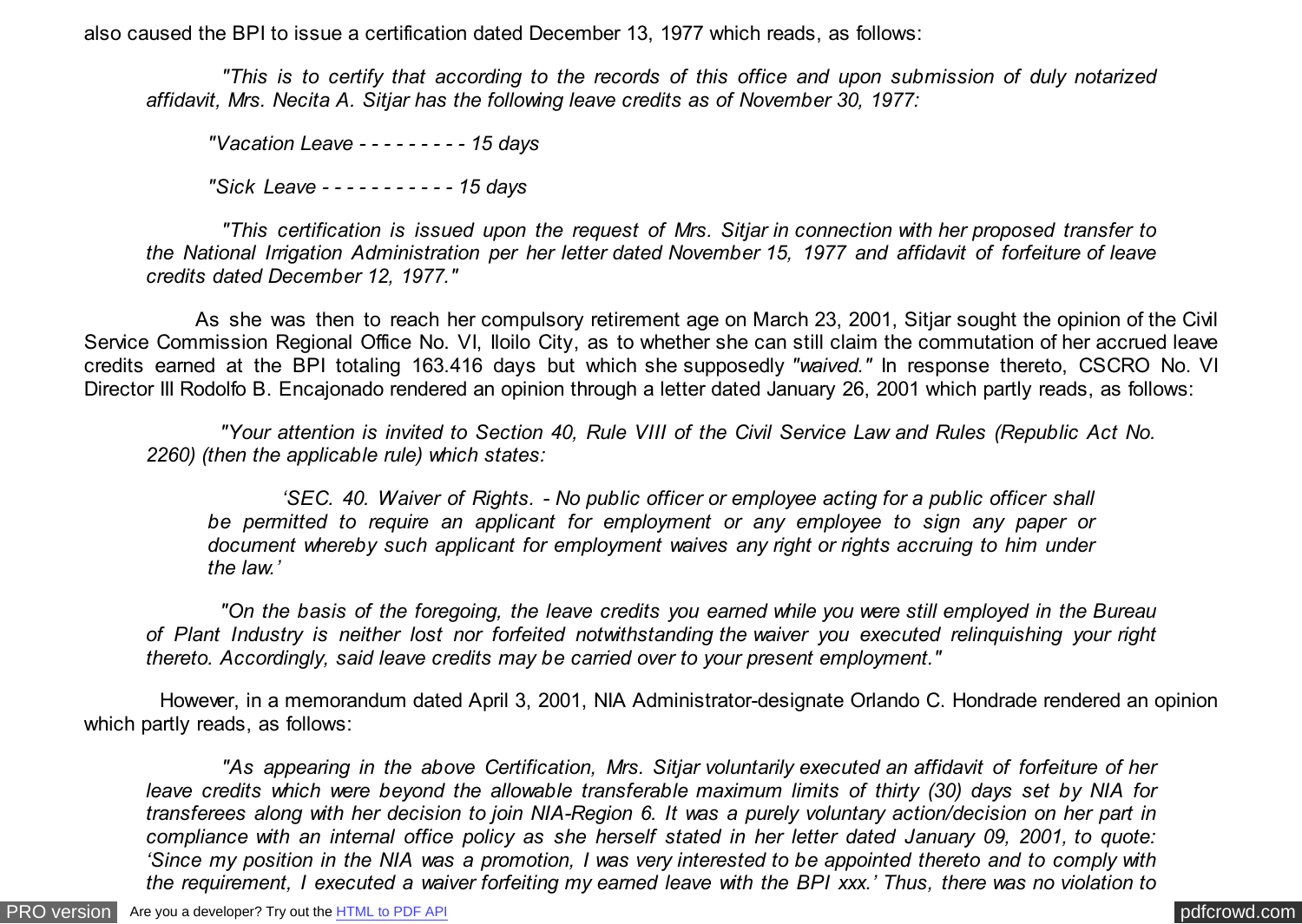*the then applicable above-quoted CSC rule on 'Waiver of Rights' that was committed by NIA.*

 *"As a Corporation, NIA then enjoyed financial autonomy which paved the way for the adoption and implementation of a higher and more progressive Pay Scheme than other government offices particularly the National Government Agencies. It was primarily a prudent office policy to avert possible depletion of its financial resources caused by the overvaluation of unlimited transferable leave credits of transferees.*

 *"Based on Mrs. Sitjar's letter of February 15, 2001 there was acquiescence on her part when she signed a waiver forfeiting her remaining credit balance of 163.416 vacation and sick leave credits. There was, however, a noted act of omission on her part for not claiming the cash equivalent of her 'forfeited' leaves in (sic) her former BPI office.*

 *"To set the record correct and for the sake of equity, fairness and justice, your request for accreditation of Mrs. Sitjar's 'forfeited' leaves is hereby granted. She may be allowed to claim the cash value of the 163.416 leave credits she earned in (sic) her former office based on her actual BPI rate at that time."*

 Then CSCRO No. VI Director IV Cesar D. Buenaflor, for his part, rendered another opinion, contained in a letter dated May 29, 2001, which reads, in part, as follows:

 *"The provisions of Section 39 is very clear that payment of terminal leave for purposes of retirement or voluntary resignation shall be based on the highest monthly salary received at any time during his period of employment in the government service and not on his latest salary, unless the latter is the highest received by the retiree. . .*

 *"Thus, for purposes of retirement or voluntary resignation, payment of your terminal leave shall be based on the highest monthly salary you received at any time during the period of your employment in the government service."*

 However, incumbent NIA Administrator Jesus Emmanuel M. Paras, in a letter dated July 19, 2001 addressed to the CSCRO No. VI Director IV Buenaflor, suggested that the issue be referred to the Commission for resolution. Said letter reads, in part, as follows:

*"We have always honored and respected the mandate of the Civil Service Commission as the central personnel agency of government. . .*

## *x x x*

*"In view therefore of the very sensitive and unprecedented nature of the matter, Management has deemed it appropriate and prudent for Mrs. Sitjar to elevate her case to the Office of the CSC Chairman, for resolution,*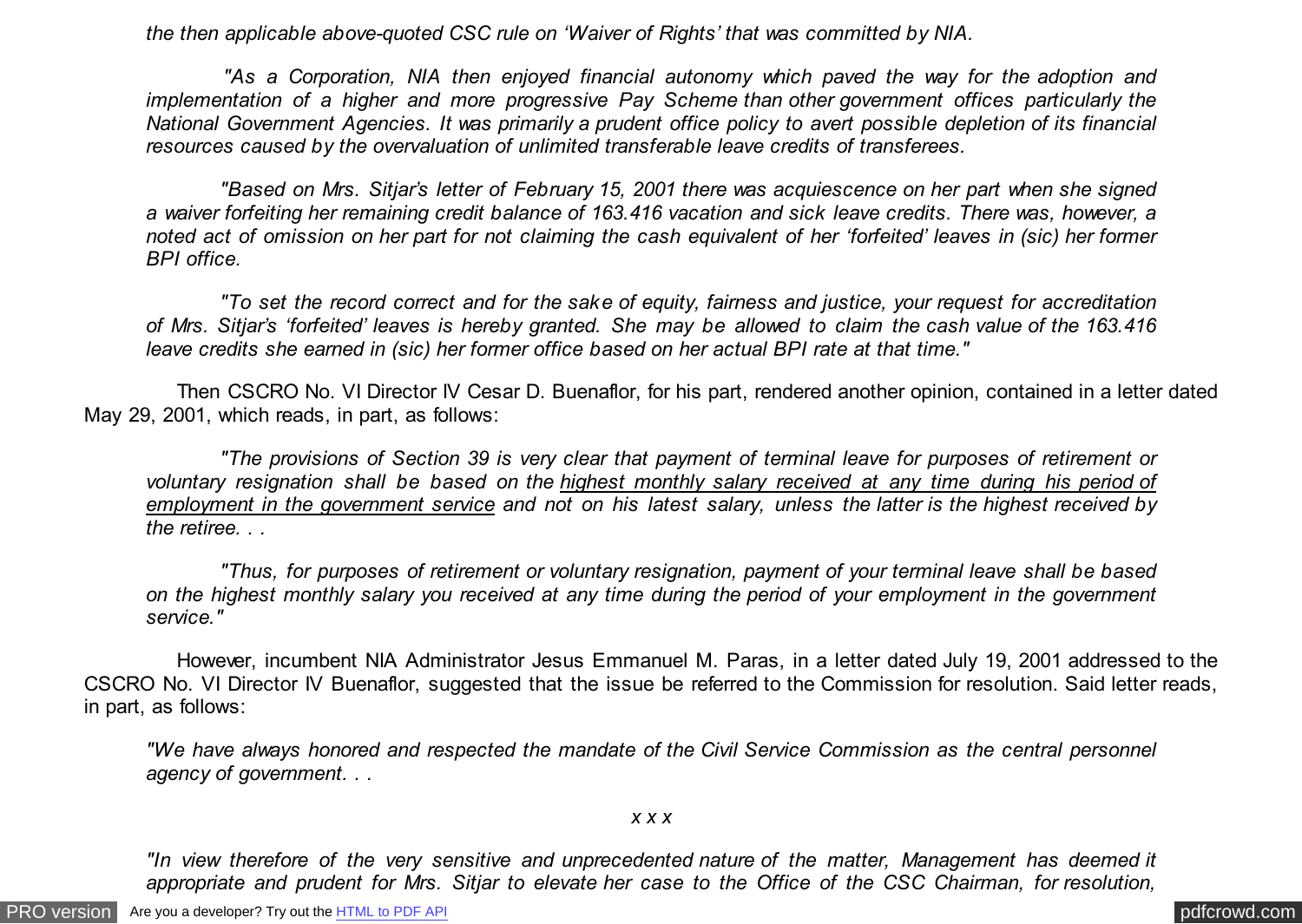*without prejudice to allowing the former to receive her Terminal Leave Pay based on the highest salary she received during her employment with government, exclusive of the 'forfeited' 163.416 days leave credits."*

Hence, the instant request where the following issues have to be resolved:

- 1. Whether Sitjar's act of executing an instrument waiving and forfeiting her accrued and unused leave credits totalling 163.416 days which she earned during her employment at BPI is valid;
- 2. Whether Sitjar is entitled to the commutation or payment of the money value of her accrued and unused leave credits totaling 163.416 days which she earned during her employment at BPI; and
- 3. If the answer to the second issue is in the affirmative, which agency is liable to pay the value of said leave credits.

 There is no dispute that during her employment with BPI, Sitjar was able to earn and accumulate 104.458 days of vacation and 88.958 days sick leave credits or a total of 193.416 days. When she moved to NIA on February 16, 1978, however, she was allowed to transfer or *"bring"* with her only 15 days sick leave and 15 days vacation leave with said agency. And to ensure that this is so, Sitjar executed on December 12, 1977 an affidavit supposedly waiving and forfeiting the balance of 163.416 days of her accrued leave credits. She also caused the issuance of a certification by BPI that she indeed has only 15 days of vacation and 15 days sick leave credits.

 In resolving the issues presented, reference must be made to **Sections 1, 2, and 3, Rule XVI of the Civil Service Rules (RA 2260)**, the law then applicable at the time Sitiar executed said affidavit. Said sections provides, as follows:

 *"SECTION 1. In general, officers, employees and laborers of all Departments and agencies, whether permanent, provisional or temporary, shall, after six months of continuous, faithful and satisfactory service, be entitled to 15 days vacation and 15 days sick leave for each calendar year of service with full pay, exclusive of Saturdays, Sundays and public holidays. The total vacation and sick leave that can accumulate to the credit of any officer or employee shall, in no case, exceed ten months.*

 *"SEC. 2. (a) Vacation and sick leave shall be cumulative and any part thereof which may not be taken within the calendar year in which earned may be carried over to the succeeding years, but whenever any officer, employee, or laborer shall voluntarily resign or is allowed to resign or is separated from the service through no fault of his own, he shall be entitled to the commutation of all accumulated vacation and/or sick leave to his credit.*

 *"(b) The proper head of Department may, in his discretion authorize the commutation of the salary that would be received during the period of vacation and sick leave of any appointed officer, employee, teacher or laborer and direct its payment on or before the beginning of such leave from the fund out of which the salary would have been paid.*

[PRO version](http://pdfcrowd.com/customize/) Are you a developer? Try out th[e HTML to PDF API](http://pdfcrowd.com/html-to-pdf-api/?ref=pdf) process and the example of the HTML to PDF API [pdfcrowd.com](http://pdfcrowd.com)  *"(c) No person whose leave has been commuted following his separation from the service shall be*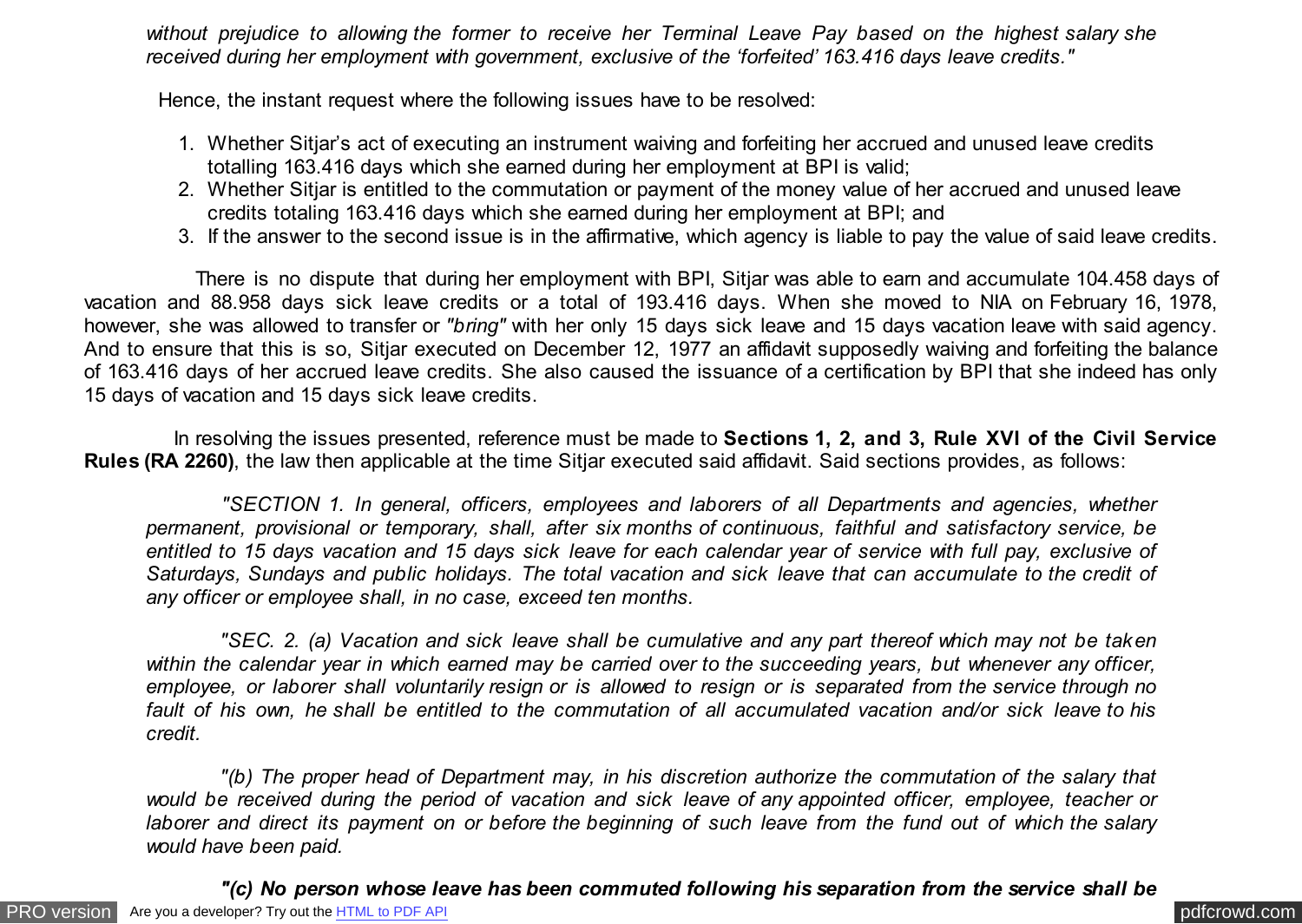*reappointed or reemployed in the Government before the expiration of the leave commuted, unless he first refunds the money value of the unexpired portion of the leave commuted.*

## *"SEC. 3. When an officer or employee transfers from one government agency to another, his unused vacation and/or sick leave credit shall be likewise transferred but not its corresponding money value."*

 As provided for in Section 2 (a), a government official or employee is entitled to the commutation of his/her accrued and unused leave credits upon his/her voluntary resignation or separation from the service without fault on his/her part. Said official or employee, however, is barred from being reappointed or reemployed in the government before the expiration of the leave commuted, unless said official or employee refunds the money value of the unexpired portion of the leave commuted. This is categorically provided for in Section 2 (c) of the same rules. On the other hand, Section 3 mandates that the leave credits of an officer or employee who transfers to another agency are also transferred to the same agency but not the corresponding money value thereof. In other words, when an officer or employee transfers to another agency, his/her unused and accrued leave credits which he/she earned from his/her former agency-employer, are automatically transferred, by operation of law, to his/her new agency. The only restriction being that said official or employee is barred from commuting the same with his/her new agency.

 On the strength of the above, it is evident that the internal policy of NIA limiting the transfer of only 15 days vacation and 15 days sick leave credits by a transferee employee is void, it being contrary to law. It is to be stressed that Section 3 of the abovementioned rules categorically mandates that when an officer or employee transfers from one government agency to another, all his/her accrued and unused leave credits *"shall"* likewise be transferred to his/her new agency. Thus, when Sitjar transferred to NIA, all her accrued and unused leave credits which she earned from her previous employer, the BPI, were also transferred to NIA by operation of law. This being the case, it necessarily follows that the instrument executed by Sitjar on December 12, 1977 supposedly waiving and forfeiting her accrued and unused leave credits is similarly void *ab initio,* it being in contravention of Section 3 of the said Rules.

 True, rights may be waived. But such waiver is void and inefficacious if it is contrary to law, public order, public policy, morals, or good customs (Article 6, New Civil Code). It must be noted that as a matter of policy, the state promulgates leave laws so that an employee who has been subjected to long and tedious work could rest and recuperate that he/she may return to work with renewed efficiency and vigor. Hence, an employee's statutory right to vacation and sick leave cannot simply be waived or lost through a mere affidavit especially so if such act is contrary to law and public policy.

 The policy of NIA and the instrument executed by Sitjar as abovementioned being both void and, therefore, inefficacious, the crucial question now that needs to be answered is: Which agency shall be liable for the payment of the money value (terminal leave pay) of Sitjar's accrued and unused leave credits?

It is of record that Sitjar compulsorily retired on March 23, 2001. Hence, the **Omnibus Rules on Leave (CSC**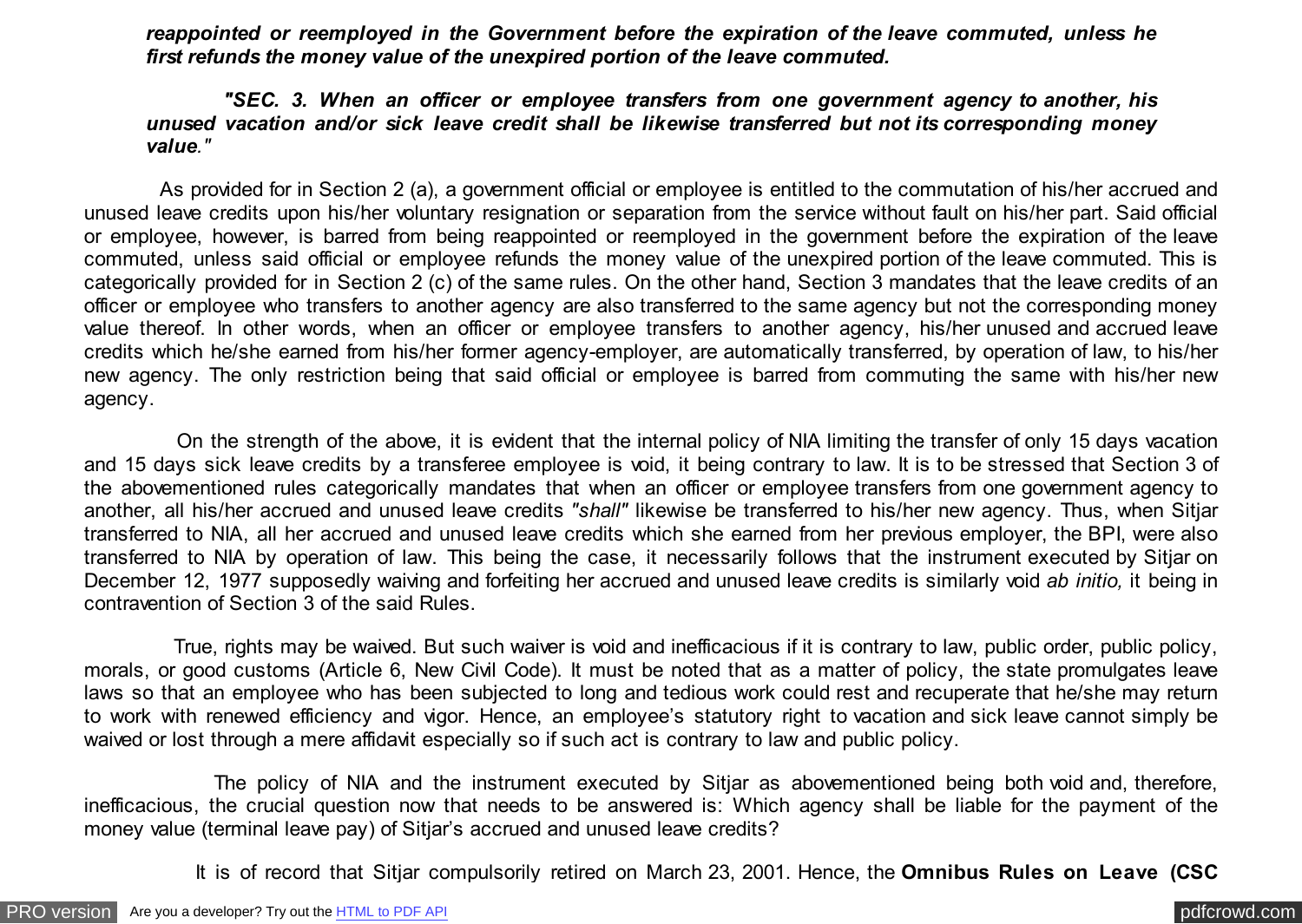**Memorandum Circular No. 41, s. 1998)**, the law then in force at that time must be applied. **Sections 35, 36, 37, and 39** thereof provides:

 *"Sec. 35. Terminal leave. - Terminal leave is applied for by an official or an employee who intends to sever his connection with his employer. Accordingly, the filing of application for terminal leave requires as a condition sine qua non, the employee's resignation, retirement or separation from the service without any fault on his part. It must be shown first that public employment ceases by any of the said modes of severances.*

 *"Sec. 36. Approval of terminal leave. - Application for commutation of vacation and sick leave in connection with separation through no fault of an official or employee shall be sent to the head of department concerned for approval. In this connection, clearance from the Ombudsman is no longer required for processing and payment of terminal leave as such clearance is needed only for payment of retirement benefits.*

 *"Sec. 37. Payment of terminal leave. - Any official/employee of the government who retires, voluntarily resigns, or is separated from the service through no fault of his own, and who is not otherwise covered by special law, shall be entitled to the commutation of his leave credits exclusive of Saturdays, Sundays and Holidays without limitation and regardless of the period when the credits were earned.*

## *x x x*

 *"Sec. 39. Basis of computation of terminal leave. - Payment of terminal leave for purposes of retirement or voluntary resignation shall be based on the highest monthly salary received at any time during his period of employment in the government service and not on his latest salary, unless the latter is the highest received by the retiree."*

 As already discussed, when Sitjar transferred to NIA all her accumulated and unused leave credits which she earned at BPI were all automatically transferred to NIA pursuant to Section 3, Rule XVI of the old Civil Service Rules. Thus, applying the foregoing rules then in force at the time of her retirement, it is inevitable that NIA shall be responsible for the payment of the money value (terminal leave pay) of the accrued and unused leave credits of Sitjar which she earned at BPI. True, under the old rules, Sitjar was barred from claiming from NIA the corresponding money value of her unused leave credits which she earned from BPI. But these rules were amended by a subsequent set of rules at the time of her retirement. Perforce, NIA must now pay the unused leave credits of Sitjar which she earned at BPI to be based on her highest monthly salary during her employment thereat.

 **WHEREFORE,** the Commission hereby rules that the National Irrigation Administration is liable to pay the accrued and unused leave credits totalling 163.416 days of Necita A. Sitjar which she earned when she was employed at the Bureau of Plant Industry.

[PRO version](http://pdfcrowd.com/customize/) Are you a developer? Try out th[e HTML to PDF API](http://pdfcrowd.com/html-to-pdf-api/?ref=pdf) provided and the example of the HTML to PDF API posterior and the example of the example of the example of the example of the example of the example of the examp Quezon City, **July 4, 2002**